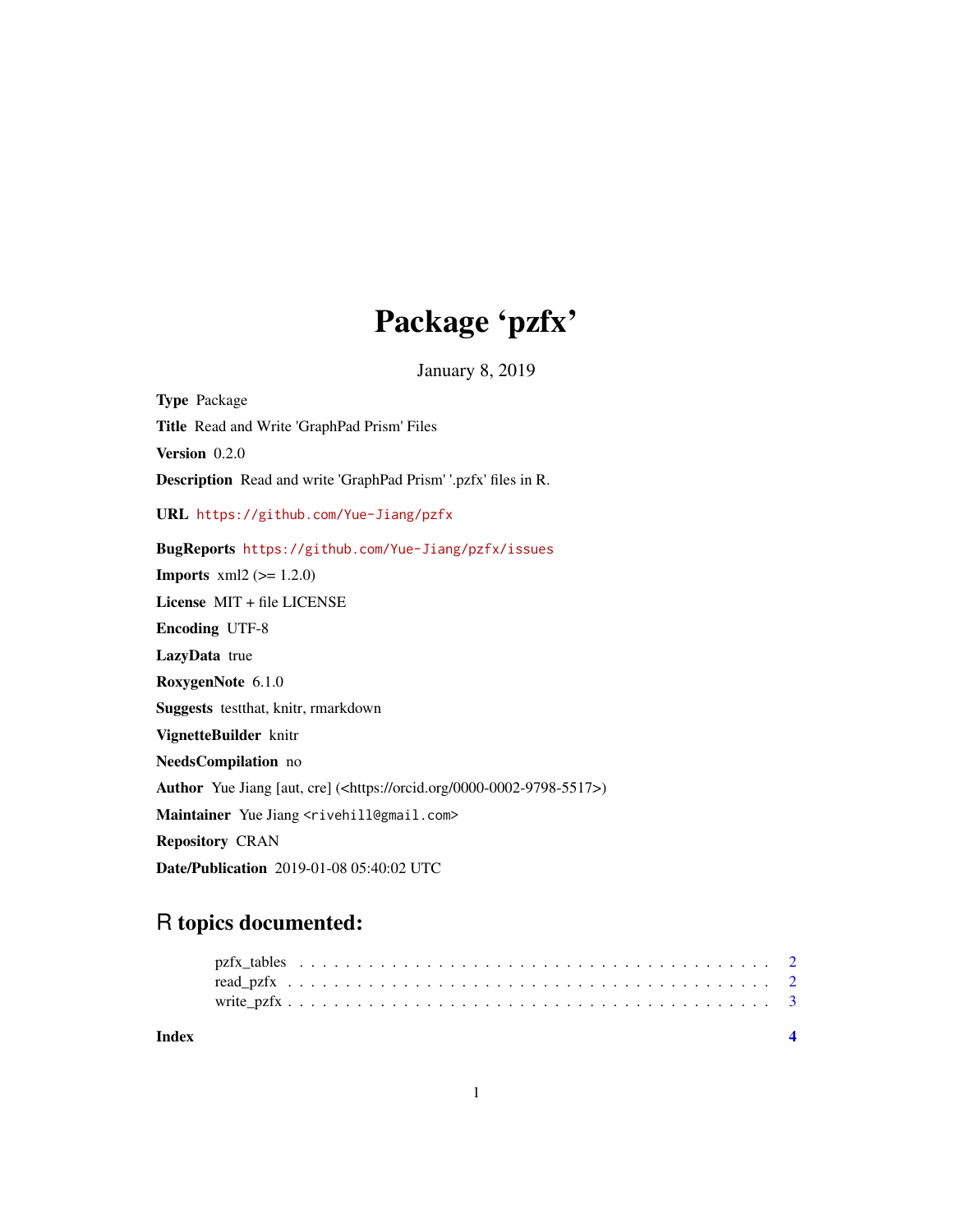<span id="page-1-0"></span>

#### Description

List all tables in a 'GraphPad Prism' '.pzfx' file.

#### Usage

```
pzfx_tables(path)
```
#### Arguments

path Path to the '.pzfx' file

#### Value

a character string vector

#### Examples

pzfx\_file <- system.file("extdata/exponential\_decay.pzfx", package = "pzfx", mustWork = TRUE) pzfx\_tables(pzfx\_file)

| read_pzfx |  |
|-----------|--|
|           |  |

Read one table from a 'GraphPad Prism' '.pzfx' file

#### Description

Read one table from a 'GraphPad Prism' '.pzfx' file

#### Usage

```
read_pzfx(path, table = 1, strike_action = "exclude")
```
#### Arguments

| path          | Path to the '.pzfx' file.                                                                                                                                                                                                      |
|---------------|--------------------------------------------------------------------------------------------------------------------------------------------------------------------------------------------------------------------------------|
| table         | Table to read. Either a string (the name of a table), or an integer (the position of<br>the table). If neither argument specifies the table, defaults to the first table.                                                      |
| strike_action | One of c("exclude", "keep", "star") or c("e", "k", "s"). Should stricken values in<br>the original pzfx be excluded, kept or labeled with a trailing "*". If a trailing<br>"*" is added, the column will be of type character. |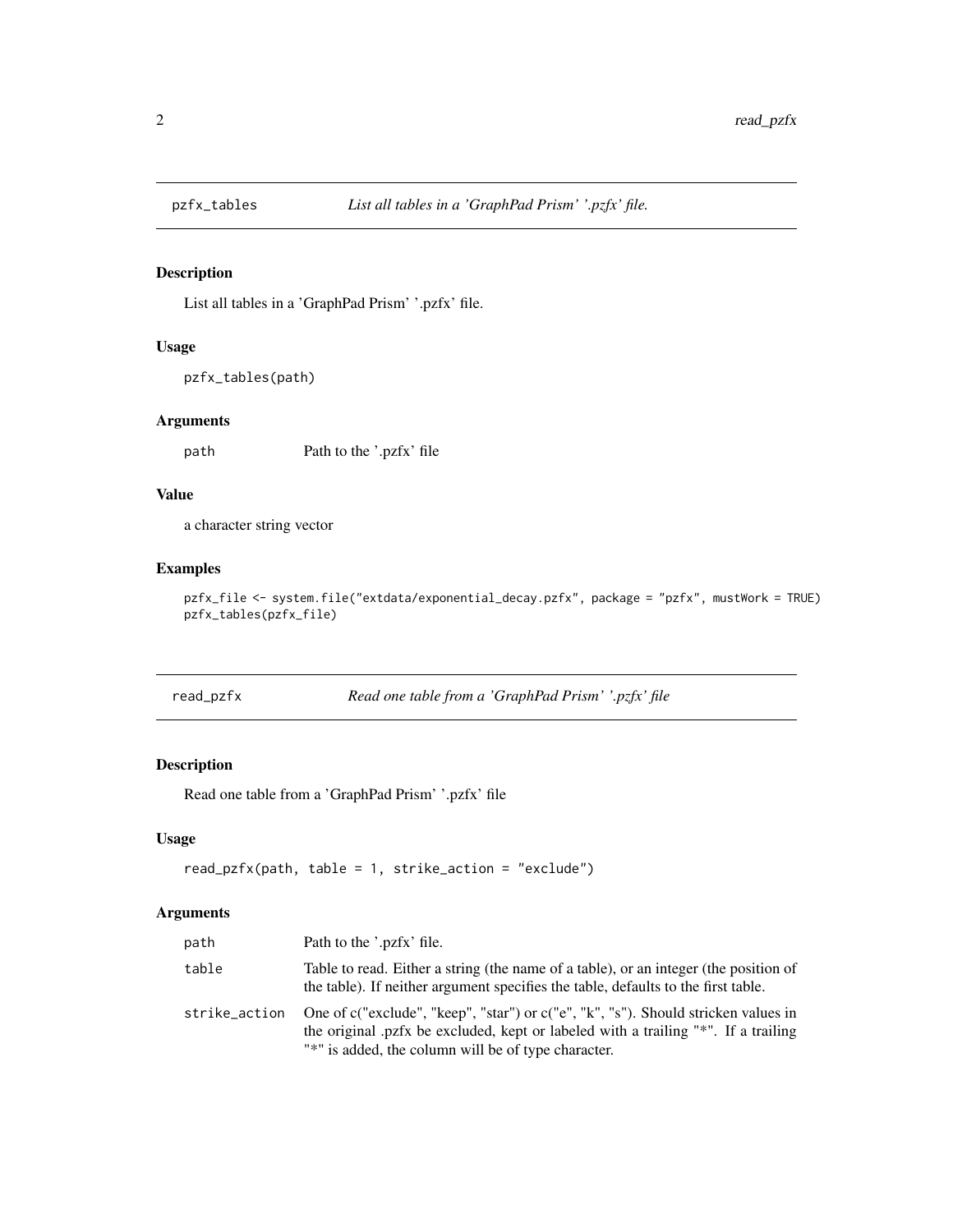#### <span id="page-2-0"></span>write\_pzfx 3

#### Value

a data frame

#### Examples

```
pzfx_file <- system.file("extdata/exponential_decay.pzfx", package = "pzfx", mustWork = TRUE)
read_pzfx(pzfx_file, table = 1, strike_action="exclude")
```
write\_pzfx *Write one table or multiple tables to a 'GraphPad Prism' '.pzfx' file*

#### Description

Write one table or multiple tables to a 'GraphPad Prism' '.pzfx' file. A table can be a 'matrix', a 'data.frame', or a 'tibble'. All elements of the table should be numeric.

#### Usage

 $write\_pfx(x, path, row\_names = TRUE, x\_col = NA)$ 

#### Arguments

| X               | Input table or named list of tables that will be 'Data Tables' in the '.pzfx' file                                                                                                                                                                                               |
|-----------------|----------------------------------------------------------------------------------------------------------------------------------------------------------------------------------------------------------------------------------------------------------------------------------|
| path            | Path to the output '.pzfx' file.                                                                                                                                                                                                                                                 |
| row_names       | Logical. If row names of the input table should be preserved and become row<br>titles in the output '.pzfx' file. If the length is greater than 1, it must match the<br>length of list of input tables. Default: TRUE.                                                           |
| $x_{\rm c}$ col | 1-based column index or name of the column to be used as the 'X' column. If<br>the length is greater than 1, it must match the length of list of input tables. All<br>other columns in the input tables will be treated as "Y" columns in the output<br>pzfx' file. Default: NA. |

#### Value

write\_pzfx returns the input x invisibly.

#### Examples

```
pzfx_file <- system.file("extdata/exponential_decay.pzfx", package = "pzfx", mustWork = TRUE)
df <- read_pzfx(pzfx_file, table = 1, strike_action = "exclude")
write_pzfx(df, path = tempfile(fileext = ".pzfx"), row_names = TRUE)
```